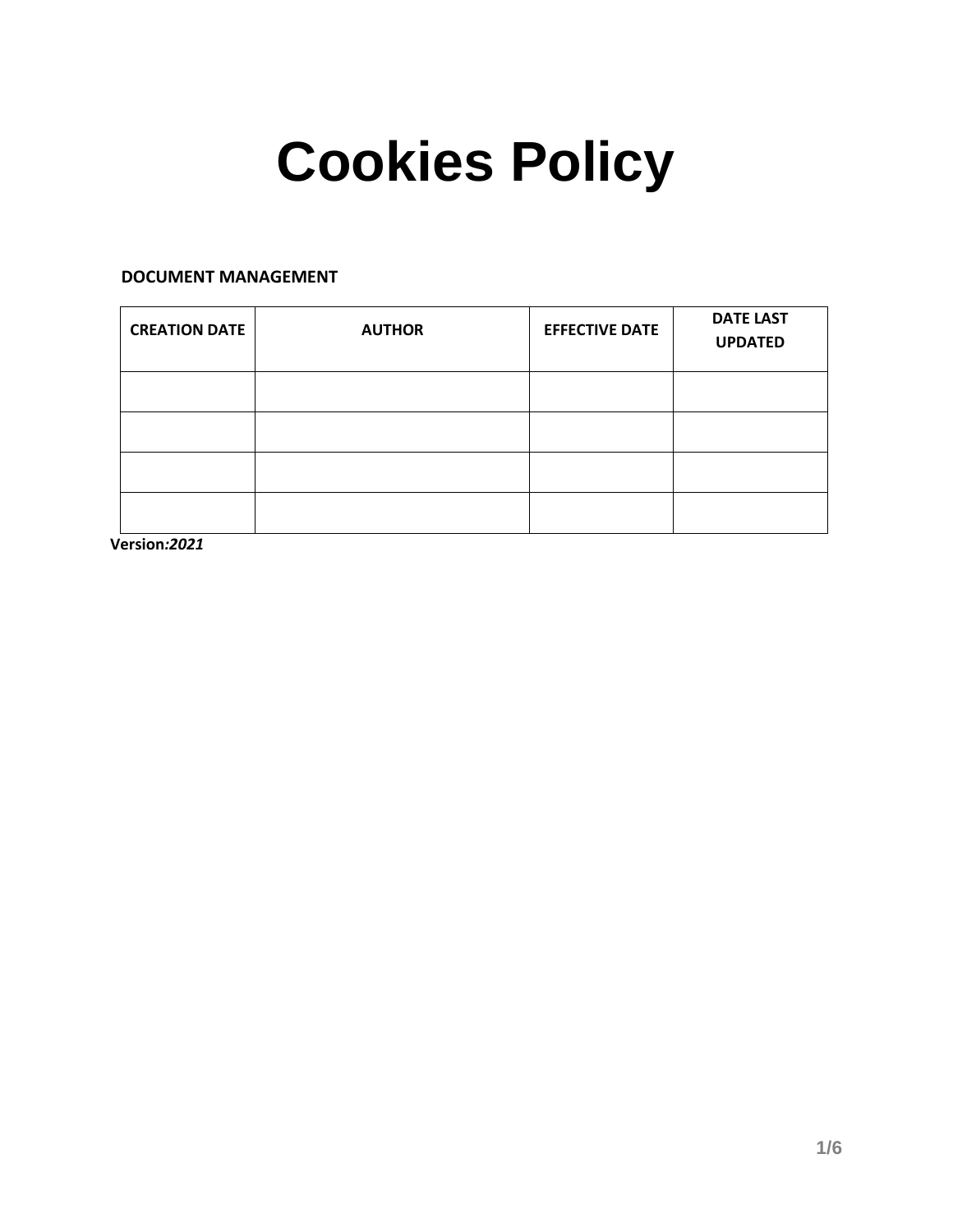On the Website, we use cookies to make your overall experience on our Website better. Specifically, we use cookies to:

- Store information for the time you are on the Website (called "Session Cookies")
- Store information to recognize your browser or device each time you visit (called "Persistent Cookies")
- Store your login and password information, if you choose to.
- Store your user settings, like audio and display settings.
- Analyze your behavior on our Website, so we can continue to improve.
- Allow others to advertise on our Website or track information about you to improve advertising to you.

By using our Website or any of our services, you consent to our use of cookies. This Cookies Policy will explain what cookies are, how we use them, and what your rights are in relation to our use of cookies. We'll also discuss our third-party cookies and what they mean for you.

# **WHAT ARE COOKIES?**

Cookies are small files that are placed on your device to store information. Specifically, cookies are small strings of text used to store information that may concern you, your behavior on the web, your preferences, or your device. Cookies are mainly used to adapt the operation of the Website to your expectations, offering a more personalized browsing experience and memorizing the choices you made previously.

There are various types of cookies. Cookies do not record or store any personal data from your device.

## **HOW WE USE COOKIES**

Technical cookies, which can also sometimes be called HTML cookies, are used for navigation and to facilitate your access to and use of the site. They are necessary for the transmission of communications on the network or to supply services requested by you. The use of technical cookies allows the safe and efficient use of the Website.

You can manage or request the general deactivation or cancelation of cookies through your browser. If you do this though, please be advised this action might slow down or prevent access to some parts of the Website.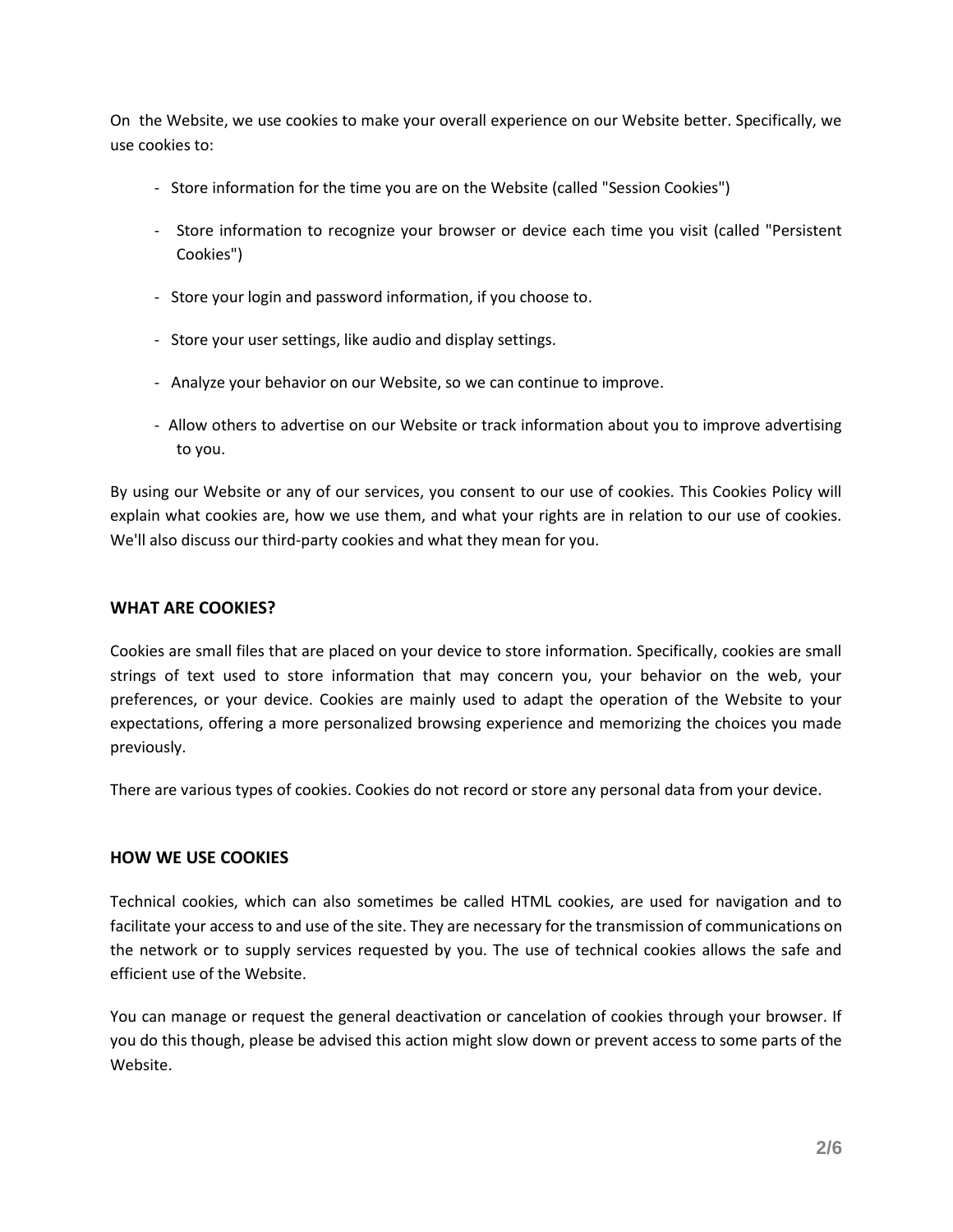We also use cookies that are retransmitted by an analytics or statistics provider to collect aggregated information on the number of users and how they visit the Website. These are also considered technical cookies when they operate as described.

## **Analytics may collect information through log data, such as:**

- internet protocol (IP) address;
- type of browser and device;
- operating system;
- name of the Internet Service Provider (ISP);
- country information;
- date and time of visit;
- web page of origin (referral) and exit;
- possibly the number of clicks.

## **We don't use this information to identify you, but rather to understand usage trends on our Website.**

We use **session cookies** to keep track of how you browse on your visits to the Website. Temporary session cookies are deleted automatically at the end of the browsing session - these are mostly used to keep track of what you do from page to page, such as with online shopping, keeping track of what is in your cart.

**Persistent cookies**, on the other hand, remain active longer than just one particular session. These help us recognize you. We also use them to store your login and password info, if you choose, and to store your user settings.

**Third-party cookies**: We also utilize third-party cookies, which are cookies sent by a third-party to your computer. Persistent cookies are often third-party cookies. The majority of third-party cookies consist of tracking cookies used to identify online behavior, understand interests and then customize advertising for you.

When these types of cookies are used, we will ask for your explicit consent.

# **CONSENT**

When you arrive to our Website, we will request your consent for cookies by clicking the 'accept' tab.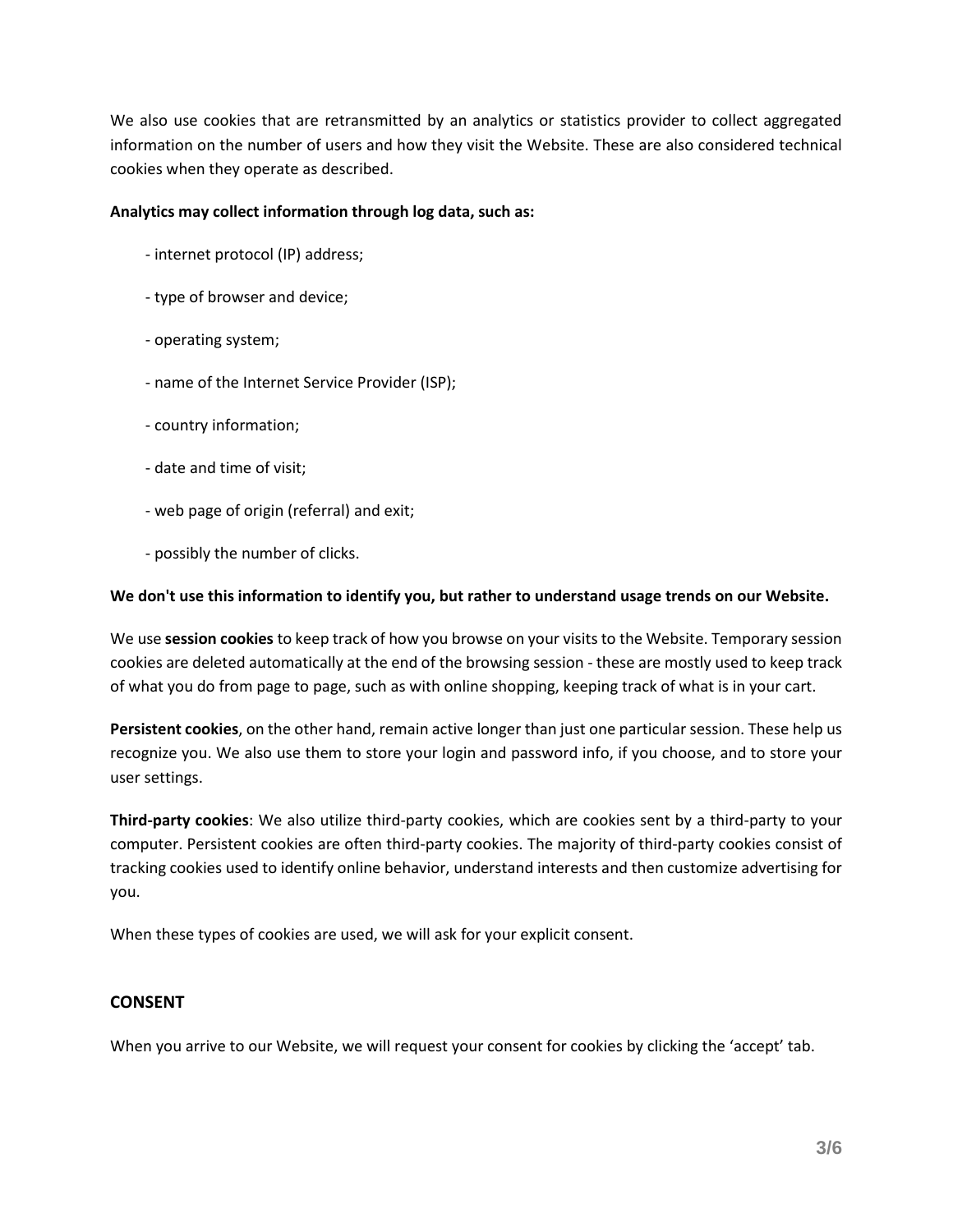# **WHAT CAN YOU DO ABOUT COOKIES?**

If you want, you can prevent the use of cookies, but then you may not be able to use our Website as we intend. To proceed without changing the options related to cookies, simply continue to use our Website.

For our Website, this is how you can adjust your settings and, if desired, opt-out of cookies completely:

- 1. You can also manage cookies through the settings of your browser on your device. However, deleting cookies from your browser may remove the preferences you have set for the Website, as well as preferences you've set for other websites.
- 2. For further information and support, you can also visit the specific help page of the web browser you are using:
	- Internet Explorer:<http://windows.microsoft.com/en-us/windows-vista/block-or->

allow-cookies

- Firefox:<https://support.mozilla.org/en-us/kb/enable-and-disable-cookies-website>

preferences

- Safari: http://www.apple.com/legal/privacy/
- Chrome: https://support.google.com/accounts/answer/61416?hl=en
- Opera: http://www.opera.com/help/tutorials/security/cookies/

# **HOW TO CONTACT US**

For any questions on our cookies policy, you can reach us at the following email: paarlent@worldonline.co.za

## **POLICY COMPLIANCE**

## **COMPLIANCE MEASUREMENT**

The Information Security team will verify compliance to this policy through various methods, including but not limited to, periodic video monitoring, business tool reports, internal and external audits, and feedback to the policy owner.

## **EXCEPTIONS**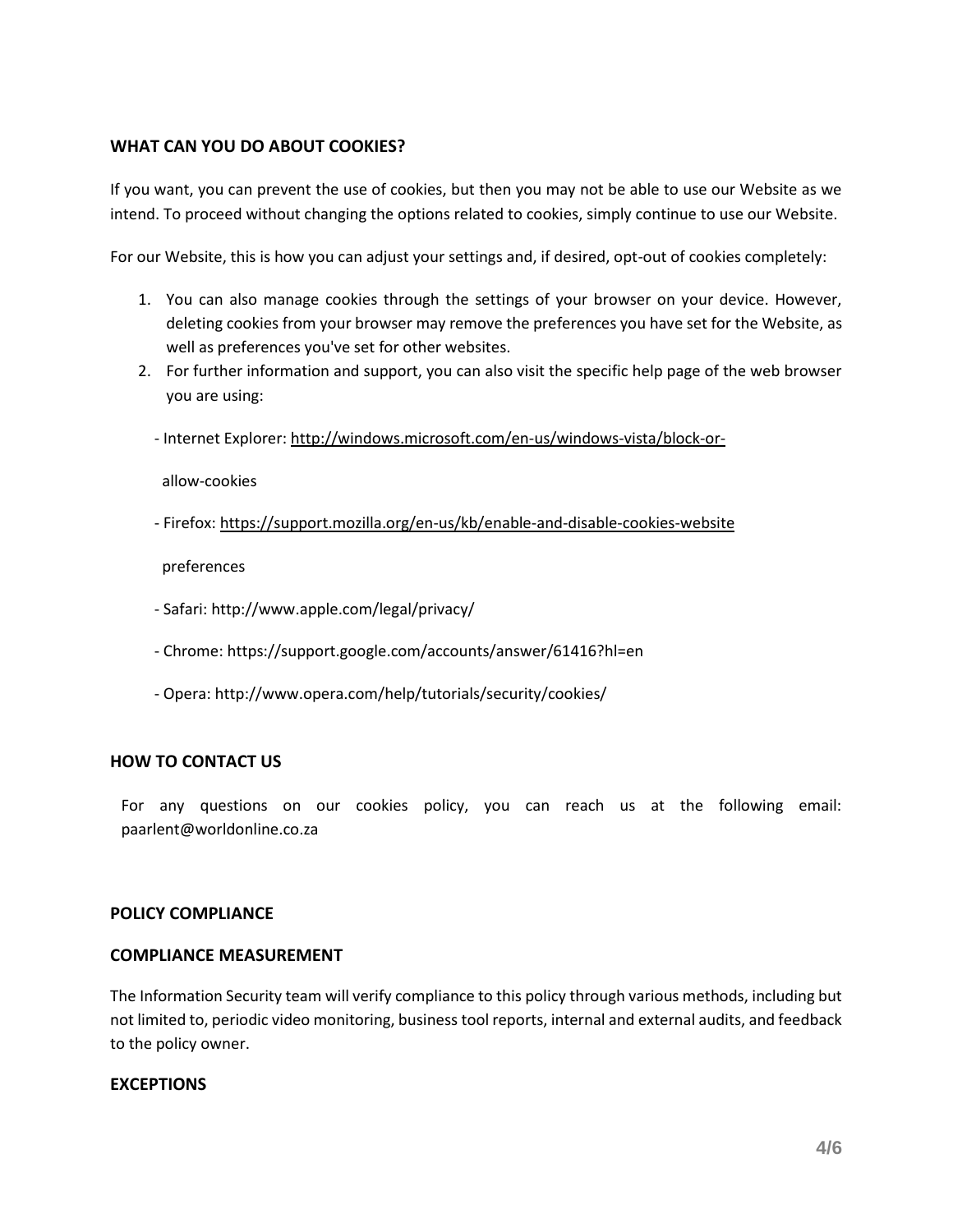Any exception to the policy must be approved by the Chief Information Officer in advance.

# **NON-COMPLIANCE**

An employee found to have violated this policy may be subject to disciplinary action, up to and including termination of employment.

## **RELATED STANDARDS AND POLICIES**

- Mobile and Portable Devices Policy
- Email Policy
- Incident Response Policy
- Internet Use Policy
- Social Media Policy

## **POLICY CHAMPION**

Contact details of the administrator responsible for this policy:

**Name:** Dr Anton van Lierop

**Position: Owner/ Information Officer** 

**Tel:** 021 872 7472

**E-mail:** antonvl@worldonline.co.za

## **REVISION HISTORY**

| <b>REVIEWERS</b> |             |                 |                         |  |  |
|------------------|-------------|-----------------|-------------------------|--|--|
| <b>NAME</b>      |             |                 | <b>SUBJECT</b>          |  |  |
| <b>SURNAME</b>   | <b>DATE</b> | <b>POSITION</b> | <b>AND</b>              |  |  |
| <b>SIGNATURE</b> |             |                 | <b>RAISED QUESTIONS</b> |  |  |
|                  |             |                 |                         |  |  |
|                  |             |                 |                         |  |  |
|                  |             |                 |                         |  |  |